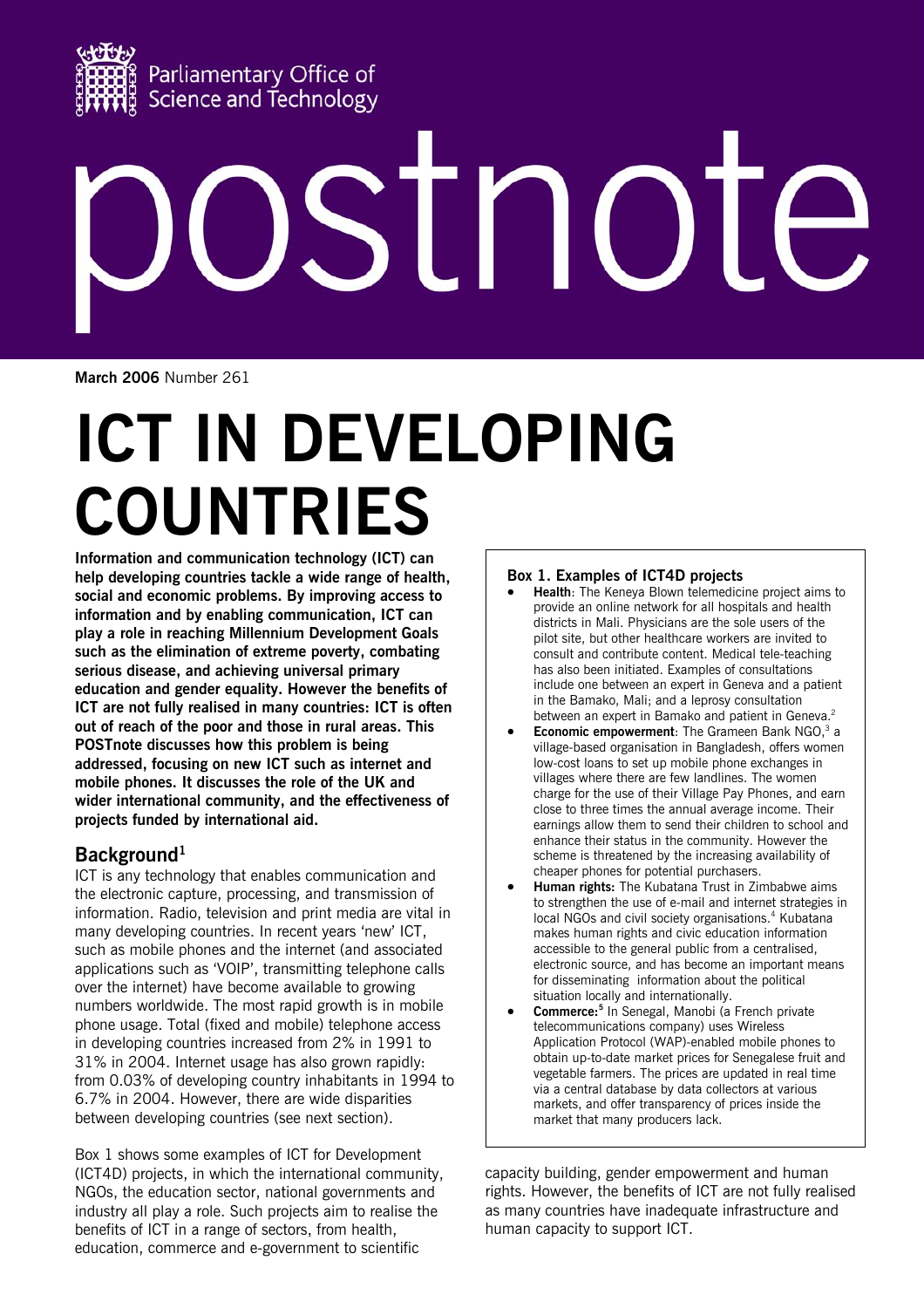# **The digital divide**

There are wide disparities in the extent to which different developing countries, and different socio-economic groups *within* countries, benefit from ICT. The 'digital divide' commonly refers to the gap between those with *access* to ICT and those without; however, many factors besides physical access contribute to these disparities.

#### **Disparities** *within* **countries**

Even in developing countries with relatively high net ICT uptake, ICT is still out of reach of many groups due to:

- **Lack of appropriate products:** products are often not designed to meet the needs of the poor, or those in remote areas. These groups can face constraints such as access to electricity (lacked by two billion people worldwide).
- **Cost:** roughly half the world live on less than four dollars a day. Many potential users are too poor to afford any form of access to ICT.
- **Education:** even where there is physical access to ICT, many people do not have the technical skills needed to benefit from them.
- **Language:** Poor literacy is a problem with ICT such as the internet. Of those who can read, many know only a local language, while the internet is dominated by English-language content.
- **Human resources:** As in many sectors, the migration of skilled ICT professionals from developing to developed countries contributes to a lack of human resources to support ICT.
- **Lack of robust regulatory framework for ICT** can limit uptake, as illustrated in Box 2.

#### **Disparities** *between* **countries**

OECD countries have the highest access to new ICT, followed by South Asian and some African countries. Sub-Saharan countries fare worst (excepting South Africa).<sup>6</sup> In 2004 Zimbabwe had 3.5 mobile subscribers per 100 people, compared with 4.3 for India, 36.3 for Brazil and 102 for the UK. Although levels of access are low in many African countries, growth over the previous five years has averaged 60% a year. In 2004 Africa was the region with the highest mobile phone growth rate. Growth rates in India averaged 90% over the same period, among the fastest in Asia. One reason for differences between developing countries is the wide variation in government policy on ICT (Box 2).

# **Tackling the digital divide**

Many factors could contribute to bridging the digital divide. National governments, NGOs, industry and international donors all play a role, often working together. However, assessing whether disparities are increasing or decreasing is difficult because sales figures give no indication of types of usage of the same ICT in different countries.

#### **Technological developments**

New technologies, and changes in usage, can increase access to ICT. For example, recent developments in wireless local area network technologies are raising new hopes for internet diffusion in parts of the developing

#### **Box 2. ICT policies of different governments**<sup>7</sup>**,**<sup>8</sup>

In **Ethiopia** 40% import tariffs on ICT equipment makes it too costly for all but the elite. The incumbent public telecom operator has a monopoly over all telecom services. Although the number of mobile phone subscribers is growing, uptake in Ethiopia is among the lowest in Africa. About 60% of telephones and 94% of the 6,000 internet accounts are concentrated in the capital, Addis Ababa. This is due to the limited telecom infrastructure, low levels of computerisation outside the capital and lack of human resources. However the government's attitude to ICT may be changing, with the establishment of an Ethiopian ICT Development Authority, and changes in management of the two key telecommunications agencies.

In **China**, the number of internet subscribers increased from 33 million in 2001 to 94 million in 2004. This growth is partly due to market forces, namely consumers' increasing desire to go online and competition among service providers. It is thought that competition is possible because the government views the ICT sector as an engine for economic growth. Some analysts argue that most growth is in urban areas, while  $\sim$  60% of the population live in rural areas.

In **Egypt** a dynamic Ministry of Communications and Information Technology has played a strong role in catalysing ICT development in collaboration with the private sector. For example, its transfer of internet subscription charges from consumers to Telecom Egypt and internet service providers (ISPs) coincided with a sharp rise in new users: from  $\sim$ 9 users per ten thousand inhabitants in 2001, to  $\sim$  55 per ten thousand in 2004.<sup>1</sup>

world. Sharing of devices is common in developing countries; it can also generate employment (see Boxes 1 and 4). Open Source Software (OSS) is also an expanding area. Since there is no licensing fee attached to it, OSS can be cheaper to acquire than proprietary software (postnote 242). The 'One Laptop Per Child' project aims to supply schools with cheap Personal Computers (PCs) which run on OSS (Box 3).

#### **Box 3. One Laptop Per Child project**

This \$100 laptop is a robust, open source based computer that can be cranked into operation. It has been developed by the non-profit One Laptop Per Child (OLPC) organisation at the Massachusetts Institute of Technology (MIT), with assistance from corporate members such as Google and NewsCorp. It will be sold to governments by early 2007 and issued to children by schools. Advocates say the laptops will make the learning process more engaging and interactive. Critics are concerned that the project is an attempt to exploit a new mass market under the guise of 'non-profitability'. Some question whether the cost of teaching materials, training teachers, and maintenance have been properly taken into account.

#### **The role of industry**

Left to market forces alone, some areas or societal groups considered unprofitable to service might be left without access to ICT. Some analysts question whether industry will make a significant difference to the development agenda. However, industry commentators suggest it is playing a role. For example, in India, Intel is working to address problems in rural areas, where PCs are affected by heat, dust and unreliable power sources. Ericsson, in partnership with the United Nations Development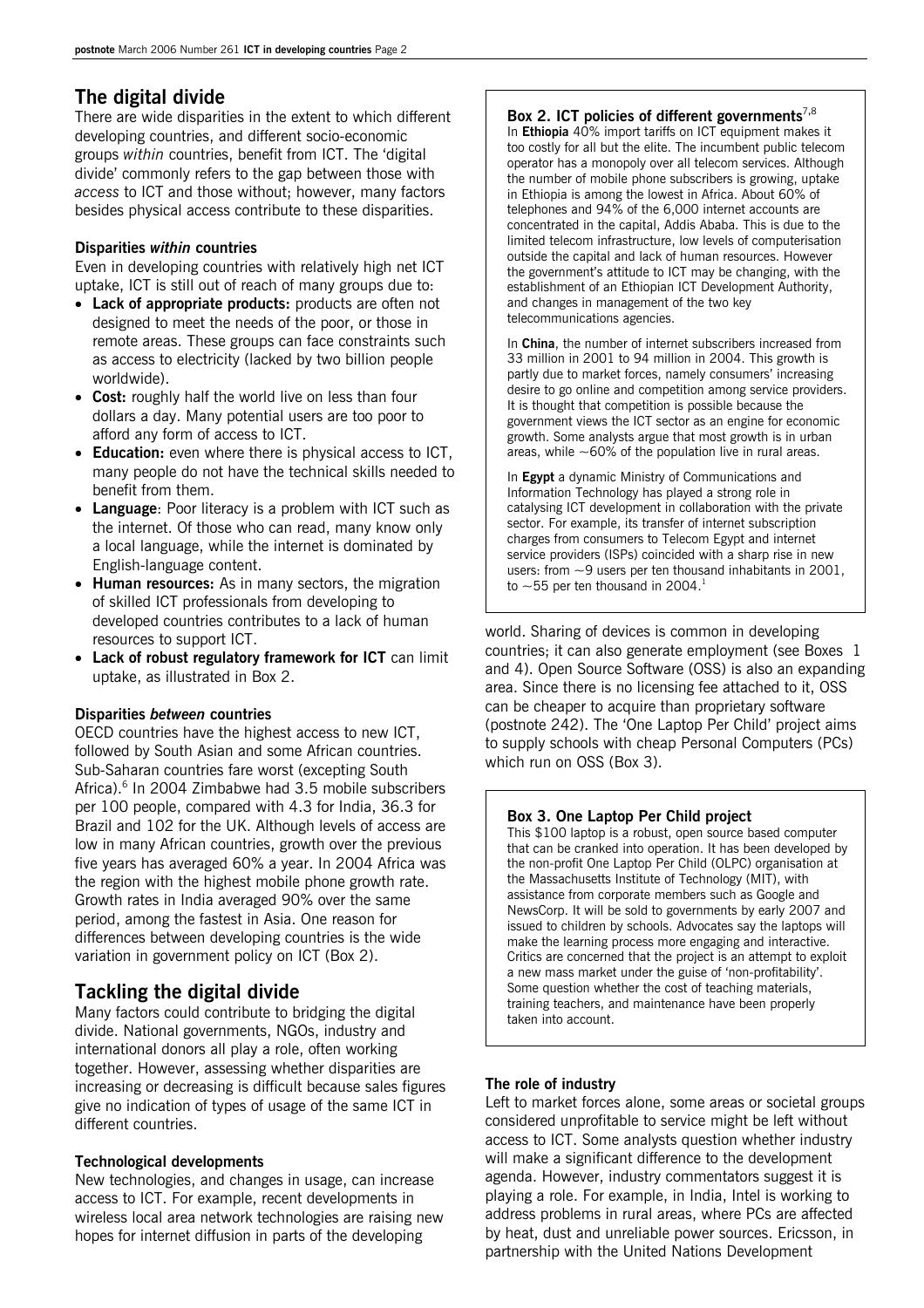Programme, is working towards improving mobile coverage for rural users in the developing world. Many industry commentators attribute the rapid increase in mobile telecommunications in Sub-Saharan Africa to private sector investment.

#### **Box 4. Mobile phone line rental in Tanzania**

Before liberalisation of the telecommunications sector in the 1990s, very few Tanzanians were able to access a telephone. This was because monopoly landline prices were high and services were poor, biased towards urban-centres and sometimes required payment of a bribe to be connected. With liberalisation, mobile phone subscriber rates in Tanzania increased almost 90% a year from 1998 to 2003. Airtime vouchers in low denominations cater for those who can afford to pay for only one call, while other customers without a handset can use *huduma ya simu*, a roadside line rental service available in many developing countries. Customers save on the costs of time and money used to travel to a landline in town, while the operators gain income and provide a service that reduces the digital divide.

#### **The role of national governments**

Box 2 shows that a range of government strategies, from cutting taxes on devices such as mobile phones, to liberalising markets, can increase ICT uptake. However, it is argued that some policies increase only *net* ICT access. For example, efforts to develop the "high tech" end of the market, such as mobile phones with multimedia exchange, tend to benefit the middle classes rather than improving basic levels of access for all. It is also argued that governments sometimes set overambitious targets for ICT uptake, which have little hope of being put into practice.

Some ICT4D commentators suggest developing country governments should encourage uptake of technologies such as mobile phones, which have proved popular among the poor. They say this is better than promoting ICT like the PC, uptake of which has been comparatively slower. There is consensus that education and IT skills training play a role in improving access to ICT. However there is debate over how to raise awareness and generate demand: some say donor-funded telecentres (which offer a range of telephone, computing, internet and information services) have a role to play in familiarising people with basic ICT. Others suggest generating consumer demand is more important, citing the growth of the internet among middle-classes in China (Box 2).

#### **ICT for Development (ICT4D)**

The international community plays a key role in stimulating access to ICT. Some major initiatives are outlined in more detail below.

*The Millennium Development Goals (MDGs)*  The MDGs, agreed at the United Nations Millennium Summit in 2000, aim to reduce world poverty and improve lives by 2015. The UK Department for International Development (DFID) has made the MDGs the focus of its work. ICT is seen as a means of achieving many MDG goals. One target specifically relates to ICT

aiming 'to make the benefits of ICT available to all'. There has been progress in this area, although critics argue that the target does not specify which ICT should be made available, to whom, and by when. Others argue the MDGs should place more emphasis on economic growth: they suggest the MDG-inspired prioritisation of ICT applications for micro- and small-scale firms ignores medium- and large-scale firms that are key drivers of wealth creation and competitiveness.

*World Summit on the Information Society***<sup>9</sup>**  *(WSIS)* WSIS, a two phase United Nations (UN) summit, aimed at *overcoming the digital divide and creating an allinclusive Information Society*. During the second phase (November 2005), management of Internet infrastructure particularly top level internet domain names (like .com or .org), was a key area of debate. While WSIS did not result in any major changes to arrangements in this area, one outcome was the creation of the UN Internet Governance Forum (IGF). The IGF will provide a platform for discussing cross-cutting issues such as internet security, although it will have no decision-making powers. While WSIS brought together many actors in the ICT4D field, some critics suggest that it lacked representation from the ICT industry (particularly from developing countries). They also point to a lack of independent research and 'big ideas' beyond the \$100 laptop (Box 3).

*New Partnership for Africa's Development (NEPAD)*  NEPAD is an African-initiated strategic framework for the continent's revival. It identifies ICT development as a priority action area. It focuses on two key areas: the rapid development of ICT infrastructure, and dissemination of ICT skills across the African population, by implementing an e-schools programme across primary and secondary schools. NEPAD has been widely praised for having placed ICT on the development agenda although some critics suggest it lacks the resources and infrastructure to fulfil its goals.

#### *Commission for Africa (CfA)*

The CfA is a UK government initiative set up in 2004 to stimulate development in Africa. The CfA report from 2005 recognises the importance of ICT in many areas, including higher education, economic growth, governance, culture, trade and finance. It urges donors to increase funding to support a free media (including new ICT such as internet broadcasting). Critics say that although the commission proposes substantial increases in funding to carry out its recommendations, it is not clear how these funding increases will be delivered.

#### **ICT4D in the UK**

In the UK, the Information & Communication for Development (ICD) team within DFID leads on ICT4D activities. Between 2001/2002 and 2005/2006, ICD expects DFID to have committed £40m on ICT4D programmes, with a focus on Africa. A range of initiatives are underway, in areas such as teacher training and education; promotion of affordable access to ICT; and promoting expansion of local internet content. DFID is